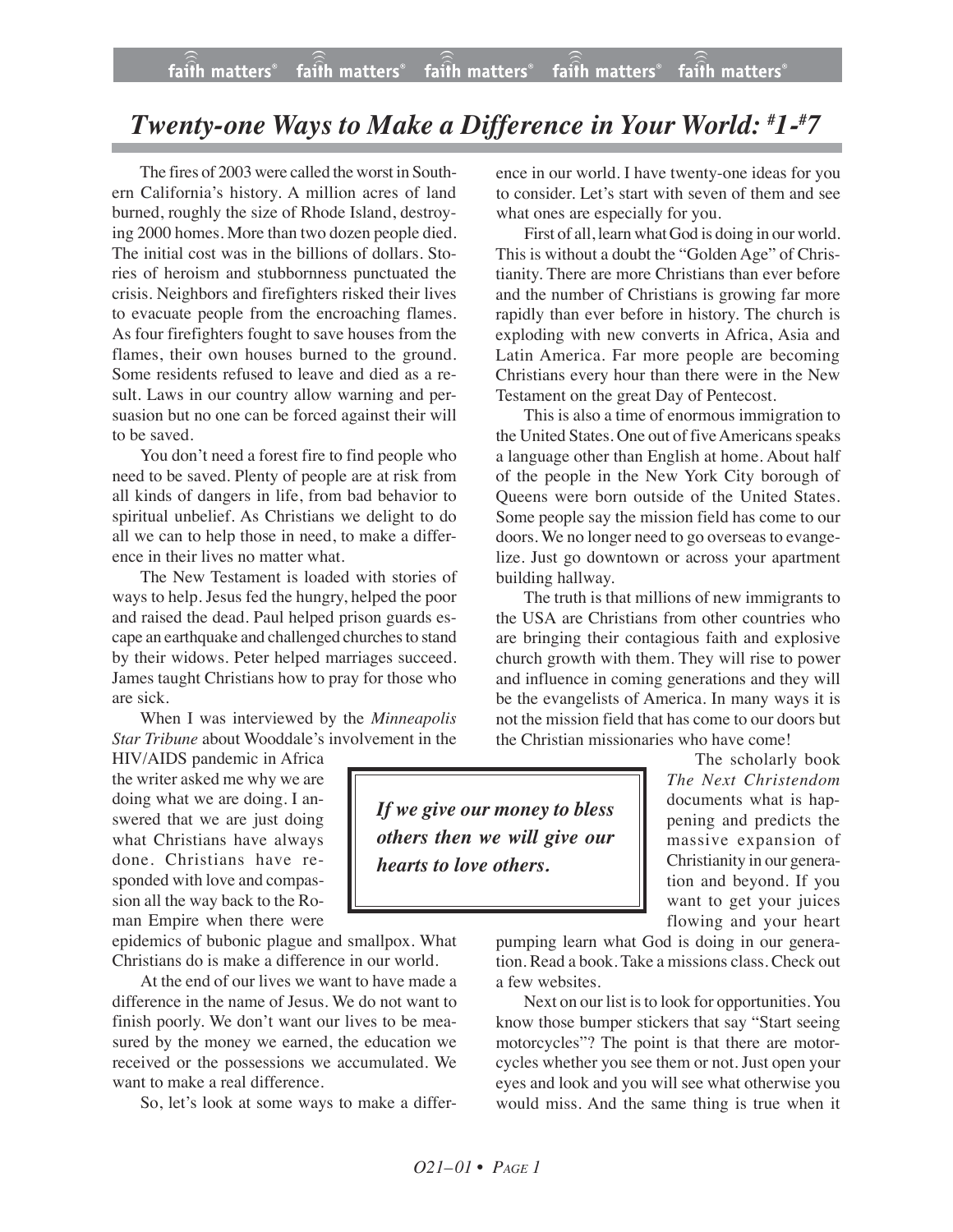comes to seeing ways that as Christians we can benefit and bless others.

Try it for a week. Look for ways that you can reach out and make a difference in the lives of other people. You will discover that God will give you lots of ideas. And they will be ideas that will fit who you are and what you can do.

One Wooddaler was driving along the interstate when she came up behind a pickup truck that was plastered with obscene and profane bumper stickers. Some people would be offended by this, but she saw an opportunity. Her first response was, "I wonder if anyone has ever invited the driver of that truck to church." So, she followed him. When he took an exit and turned into a Target parking lot she parked next to him, introduced herself and invited him to church.

You say, "'I could never do that!" Okay then, look for another opportunity that fits you.

Charleen and I were in New York City very early one morning at a car rental office. The woman behind the counter kept yawning and yawning. After one of those yawns she said, "Jesus, help me!" And Charleen said, "Yes, Jesus is the one who really can help you." Charleen saw and seized the opportunity to say a word for Jesus. The woman gave us a free upgrade in appreciation! It was a good deal all the way around! So, try it. Look for opportunities.

Number 3 is to serve your neighbor. Define "neighbor" any way you want, but just pick someone and do something for them. Rake their leaves. Shovel their snow. Give them some flowers. Help paint their fence or their house. Baby-sit for free. Offer a ride to the airport. Pick up after their dog. Clean up their trash on a windy day. Help fix their computer. Take their son to a hockey game.

The neighbor doesn't need to be where you live. Serve your neighbor at work. Invite a new coworker out to lunch. Sit with the lonely guy at coffee break. Stay late to help out. Listen to complaints with sympathy. Bring some Krispy Kremes to share at work on a busy morning.

Serving a neighbor can be as profound as donating a kidney or as simple as sharing a recipe. Just make a difference in your world by serving someone nearby. Mark 10:45 says that Jesus "*did not come to be served, but to serve*." So, be like Jesus. Serve your neighbor.

STOP! Just stop for a minute and think. What could you do? What will you do? Let's get started. Let's practice. Pick someone who is not a member of your family. Are you ready? Serve your neighbor with a smile. Go ahead. Smile at somebody.

What do you think? Was that so hard? You did it? Great! Now try it again ten more times before the day is over. If you are really bold, say "Hi!" to someone. Offer to help. Let someone pull ahead of you in the parking lot. The point is, serve your neighbor!

Fourth on our list is to give money. Jesus said in Matthew 6:21, ". *. . where your treasure is, there your heart will be also."* For most of us our money and our emotions are often linked together. If we give our money to bless others then we will give our hearts to love others.

I love to give money to help and bless other people in my world. I love to give money to people in need and I love giving money to the cause of Christ. I especially love to give money to spread the Gospel of Jesus Christ through evangelism, missions and starting new churches. It is something I started doing as a college student. It wasn't much, but it felt great. It was fun! The Bible says God loves a cheerful giver. Well, I love *being* a cheerful giver. Over my lifetime—and especially through the years of our marriage—we have given away lots of money. It starts adding up when you give regularly.

From my own experience, here are some lessons I've learned about giving away money:

- 1.) Giving is one of the ways I love God and grow spiritually. If I don't give, I don't grow. I give because of people's needs. I give because I believe in and love the church. But, most of all, I give because I love God. God has been really good to me and this is one of the ways I say thank you.
- 2.) Giving needs to be by plan. If I don't pray ahead, think ahead and plan ahead I just don't give. Impulse giving usually isn't very generous because I don't get the impulse very often.
- 3.) Giving is best when it is significant and sacrificial. A few bucks once in a while really doesn't make much difference. Years ago I started giving away 10% of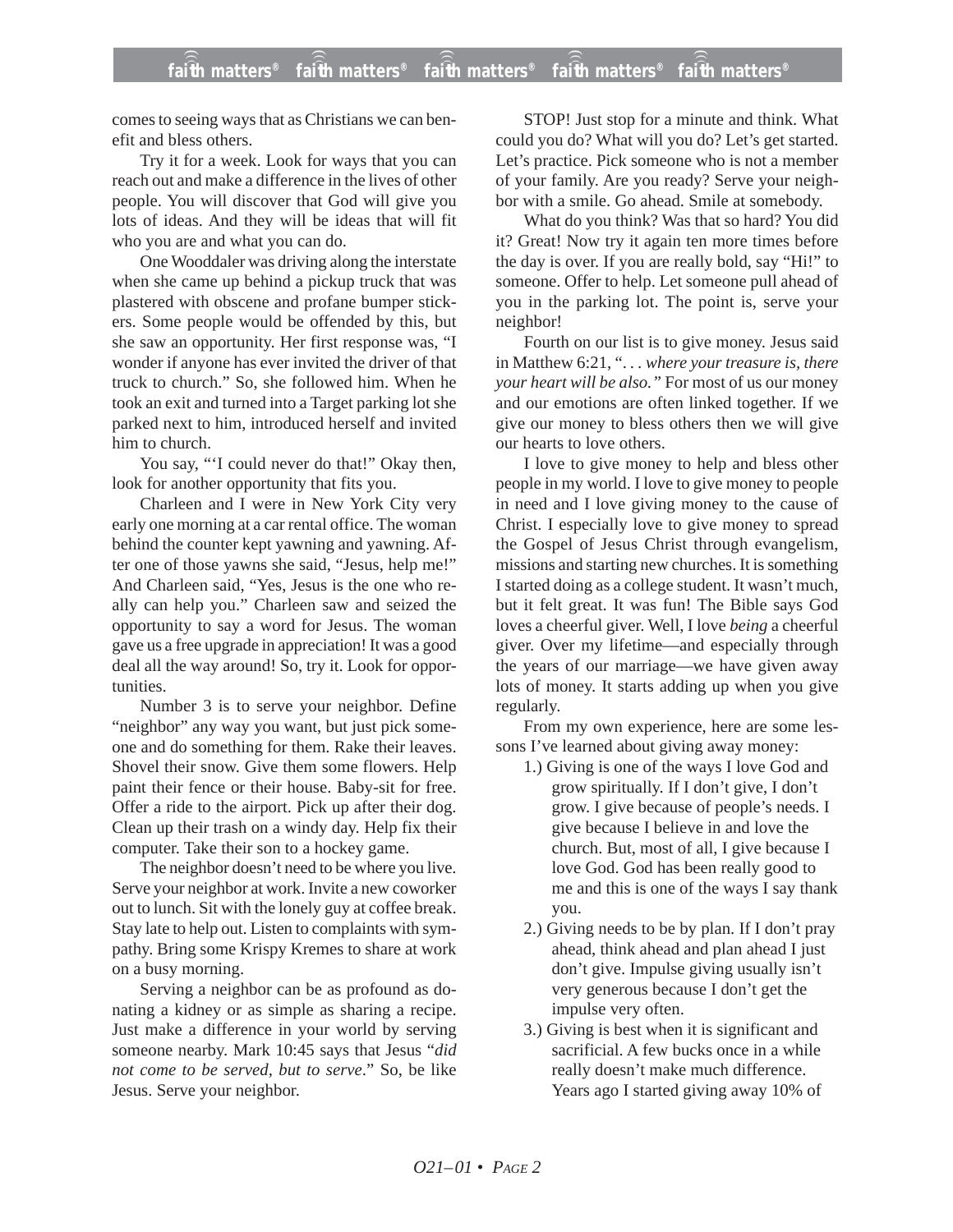my gross income. It was one of the best things that happened to my finances and to my faith. Then I realized 10% wasn't significant or sacrificial enough. More became better.

- 4.) Seeing the results is a great joy. Seeing lives changed at church, hearing missionaries report their work, knowing that poor people are helped—it feels great to know that I had a part. It's the best investment I ever made!
- 5.) I have never regretted giving. I have regretted purchases I've made. I've regretted money I've wasted. But I have never regretted giving. There have been times when I thought I would because I didn't think I would have enough money for the rest of life, but that has never happened. God has always provided.

I know some people never give anything. They don't give to the poor or to the church or to missions. They either keep or spend all their money on themselves. I think that is totally sad.

Fourth on the list to make a difference in your world is to give money. Number 5 is to pray. One Minnesota woman committed to

pray for rain in Southern California, even though it was not the time of year when rain usually came. It rained! Now, is that cool, or what?

Christians believe that the most powerful influence for good in our world is prayer. We do a lot of praying for ourselves and that's okay. We pray for our family, our health, our job, our finances, our happiness and all kinds of other needs.

But we need to pray for others as well. That's what I do. I have a daily prayer list that includes my neighbors, friends, family, missionaries and all sorts of other people. I actually check off the list every day. And when God gives a direct answer to my prayers, I write the date in red ink on my prayer list.

If you want to have a totally fantastic prayer experience, tell someone you are praying for them. When you tell a coworker or a neighbor or a missionary or just about anyone, "I have prayed for you every day since you had your surgery" or "You

have been in my prayers ever since you lost your job", you will make a friend for life.

But, best of all, prayer works! Charles Lyons, the pastor of the Armitage Baptist Church in Chicago, tells about the takeover of their neighborhood by gangs. He says that once a gang member puts on gang colors no one speaks to him except police detectives. Gang members take over a corner and everyone avoids them.

The people of Armitage Church set up prayer patrols. They drove the neighborhood and prayed for those in the gangs. They parked across the street from the corner and prayed for them. They got out of their cars, walked up to the gang members and said, "We're the prayer patrol. How ya' doin'? Anything we can pray about with you? Got a sick child? Got a brother in jail? Got something I can ask God to do for you?" Then they put their hands on the shoulders of these gang members and prayed for

*If you want to have a totally fantastic prayer experience, tell someone you are praying for them.*

them. What they discovered during twenty years of doing this is that gang members got to know them and respect them. The neighborhood was transformed and today the gangs are gone. Prayer works!

Fifth on the list of ways to make a difference is to go see for yourself. It used to be that we learned what God was doing in the world secondhand. Now we can go check out the needs and the miracles God is doing on our own.

Wooddale Church and other ministry organizations can help you visit people and places from Minneapolis to Mozambique. See what God is doing in brand new suburban churches, inner city soccer leagues, HIV/AIDS projects, African schools and Bulgarian church planting.

Ask around! Talk to people who have built houses in Guatemala or trained church leaders in Romania. See the places, meet the people, feel the need and see what God is doing in our generation. You will never be the same again. It will profoundly impact your life.

Ancient Greeks dreamed of a once-in-a-lifetime journey to Athens. Millions of Muslims around the world have a lifetime ambition to make a pilgrim-